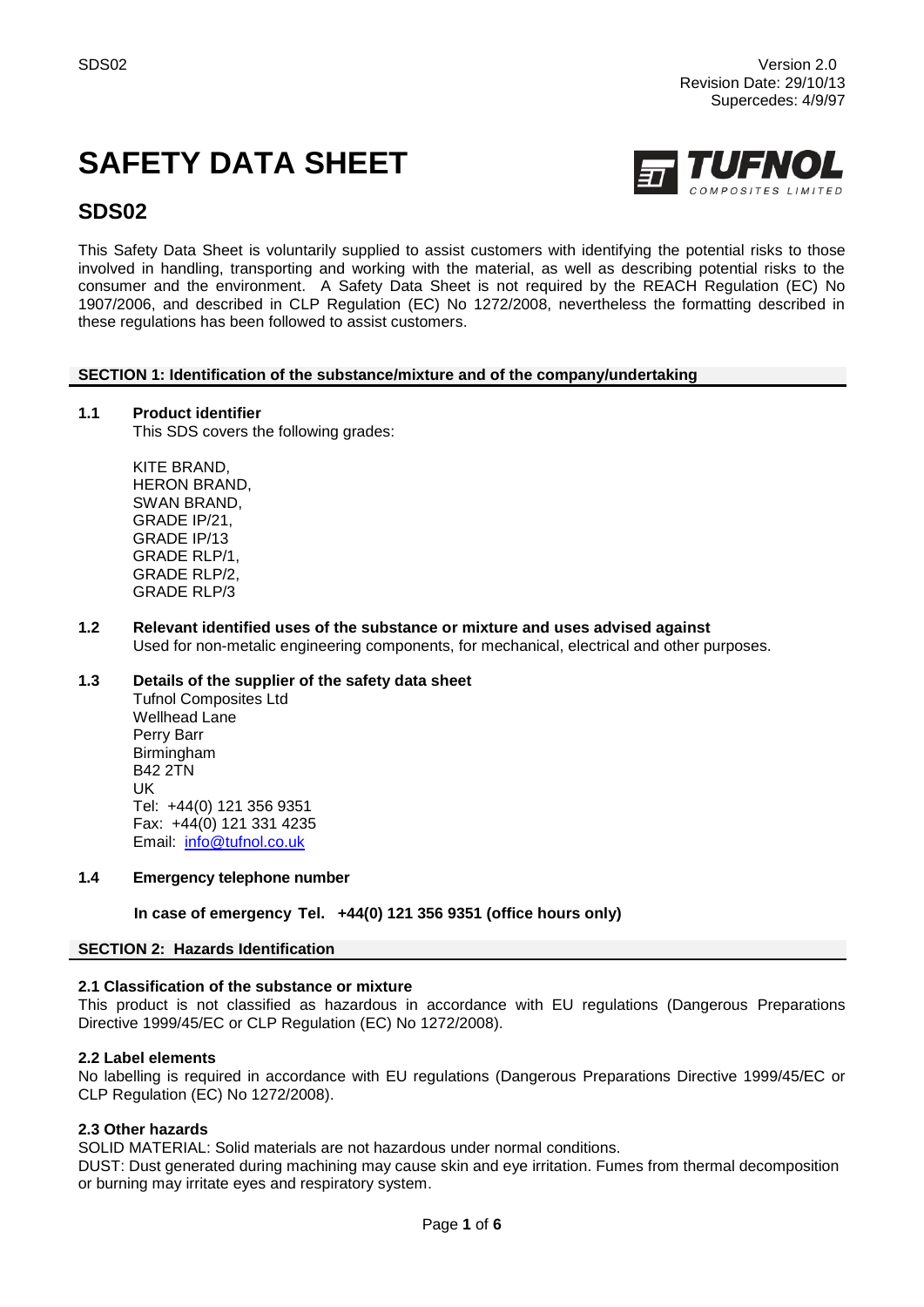# **SECTION 3: Composition**

# **3.1 Substances**

Not applicable. Product is not a substance under REACH.

# **3.2 Mixtures**

Cured phenolic resin and paper.

# **SECTION 4: First Aid Measures**

#### **4.1 Description of first aid measures**

EYE CONTACT: Rinse eye with plenty of water. Seek medical attention if irritation persists.

INHALATION: Inhalation of the product as supplied is not likely to occur. Dust may be generated if the product is machined. If significant inhalation of process generated dust or smoke occurs, remove the victim to fresh air and keep warm and comfortable. If breathing difficulties occur, consult a doctor.

SKIN CONTACT: Wash skin with plenty of soap and water.

INGESTION: Ingestion is not likely to occur. Dust may be generated if the product is machined. If significant ingestion of process generated dust occurs, rinse mouth. Consult a doctor if there are any symptoms of irritation of the mouth and throat or abdominal discomfort.

#### **4.2 Most important symptoms and effects, both acute and delayed**

Exposure to dust may cause mechanical irritation of the skin and eye, and of the mouth, nose and throat if inhaled or ingested.

# **4.3 Indication of any immediate medical attention and special treatments needed**

Symptomatic treatment as required

#### **SECTION 5: Firefighting Measures**

#### **5.1 Extinguishing media**

No known adverse reactions with any extinguishing media. Use extinguisher appropriate to surrounding conditions.

#### **5.2 Special hazards arising from the substance or mixture**

Solid materials are difficult to ignite, but may burn in a fire. Dust from machining is more combustible than the solid and may become ignited from a small heat source. Constituents of smoke vary with local conditions, but may include carbon dioxide, carbon monoxide, phenol, formaldehyde and water plus a number of more complex substances resulting from partial combustion.

#### **5.3 Advice for fire fighters**

No special precautions required. Wear normal fire-fighting kit and breathing apparatus as appropriate.

#### **SECTION 6: Accidental Release Measures**

#### **6.1 Personal precautions, protective equipment and emergency procedures**

Sheets may be smooth and slippery. Wear suitable skin and eye protection (see section 8).

#### **6.2 Environmental precautions**

Do not discharge into drains or rivers

#### **6.3 Methods and materials for containment and clearing up**

Unused material should be collected and reused, or disposed of according to local and national regulations.

#### **6.4 References to other sections**

See section 8 and section 13 for further advice on protective clothing and disposal.

# **SECTION 7: Handling and Storage**

#### **7.1 Precautions for safe handling**

Sheets may be smooth and slippery. Avoid accidental slippage of stacked material. Take care to avoid injury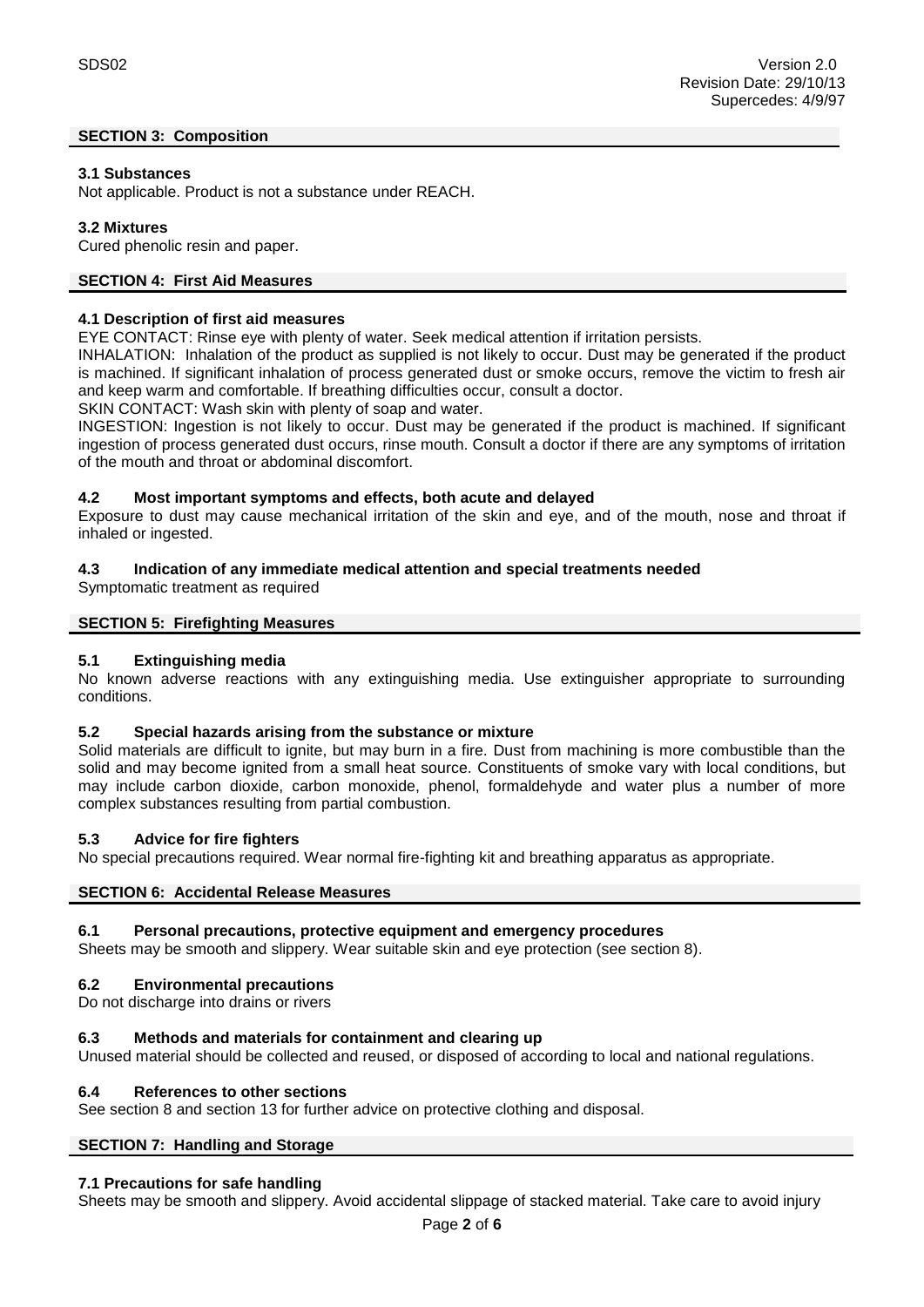caused by sharp edges.

Dust from machining is more combustible than the solid and may become ignited from a small heat source. Use correct machining techniques which do not give rise to excessive heat, or burn the material. Incorrect machining techniques usually cause a marked change in the colour of the cut surface, accompanied by a strong burning odour. If these, or any other signs of burning occur during machining, stop work immediately. Check to ensure that dust has not ignited and re-assess machining techniques before proceeding.

In dust extraction systems, finely divided organic dust is a potential source of combustion or explosion. Care must be taken in the design and servicing of ducted extraction systems to ensure that explosive limits are not exceeded. Explosion relief devices should be provided. In all cases, expert advice should be obtained.

Avoid inhalation of dust, and wear suitable protective clothing to avoid skin and eye contact. Wash thoroughly after handling and before eating or drinking.

# **7.2 Conditions for safe storage, including any incompatibilities**

Store in a cool dry place. Avoid extremes of temperature.

#### **7.3 Specific end uses(s)**

Further information on dust is given in the following HSE publications:- EH 44 'Dust: General principles of protection' ; EH 46 'Man-made mineral fibres' ; MDHS 59 'Man-made mineral fibre'.

#### **SECTION 8. Exposure Controls/Personal Protection**

# **8.1 Control parameters**

| Substance                                           | $(8-hr)$<br>TWA<br>period)                  | Long-term exposure limit   Short-term exposure limit   Source<br>reference   (15 minute<br>reference<br>period) |            |
|-----------------------------------------------------|---------------------------------------------|-----------------------------------------------------------------------------------------------------------------|------------|
| Nuisance dust:<br>inhalable dust<br>respirable dust | 10 mg/m <sup>3</sup><br>4 mg/m <sup>3</sup> |                                                                                                                 | EH40, 2011 |

# **8.2 Exposure controls**

No special precautions required for the unused product. If dust is likely to be generated as a result of processing, appropriate dust control measures should be applied, such as the use of local exhaust ventilation and the use of dust suppression techniques such as water sprays.

#### **Respiratory protection**

No special precautions required when handling the unused product. If dust is likely to be generated during processing at levels in excess of the occupational exposure limit respiratory protective equipment fitted with a P2 filter or better may be required.

#### **Hand Protection**

Dust may cause temporary irritation to the skin and mouth. Barriers creams are generally ineffective, as they can cause fibres to adhere. In cases of difficulty, other barrier methods may be necessary, such as the wearing of plastic or rubber gloves.

#### **Eye protection**

Wear suitable eye protection, e.g. safety glasses with side shields or goggles if dust is likely to be generated.

# **Skin protection**

Overalls should be worn to protect the skin if dust is likely to be generated.

#### **Environmental exposure controls**

No special precautions required.

#### **SECTION 9: Physical and Chemical Properties**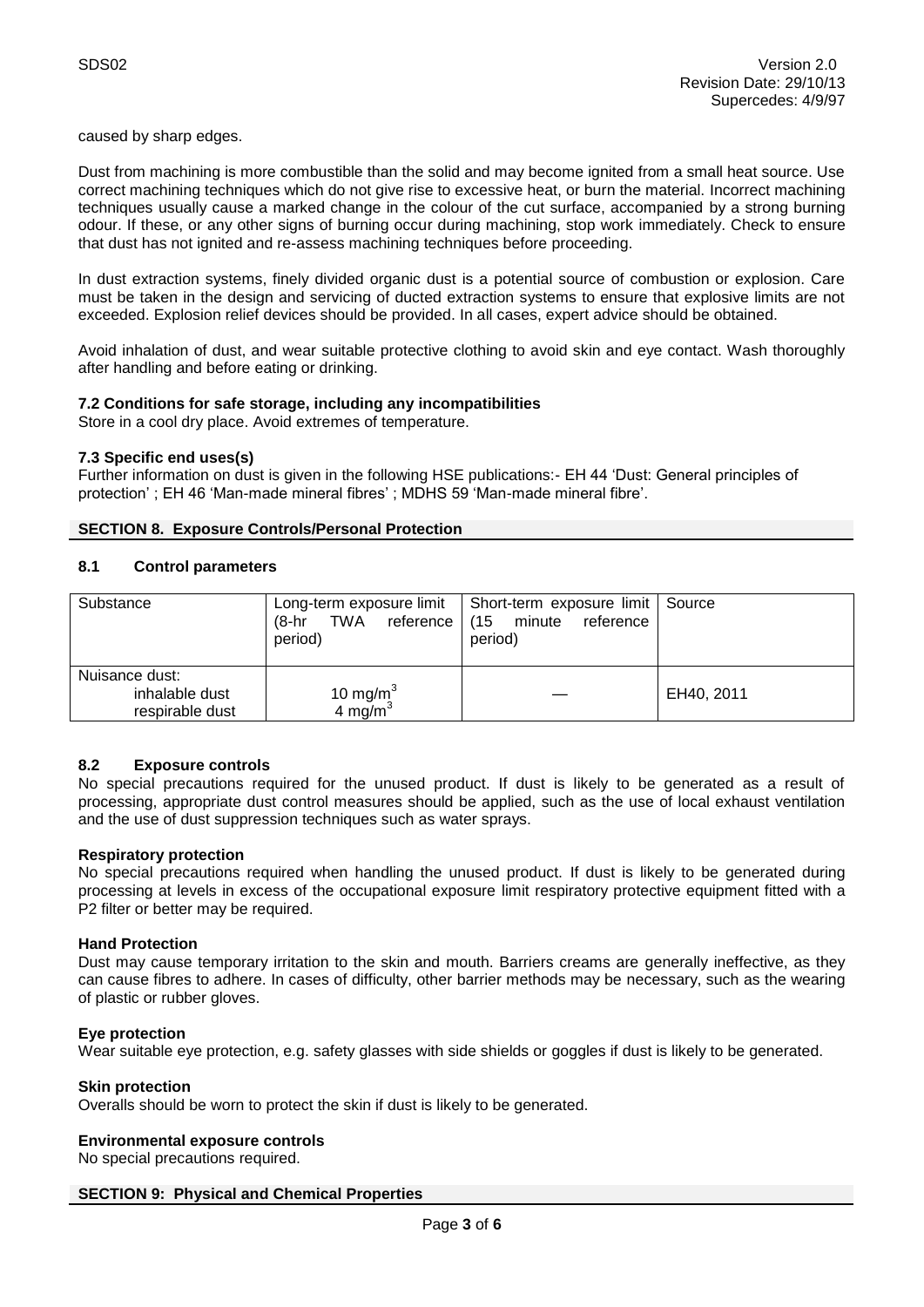# **9.1 Information on basic physical and chemical properties**

| Appearance:<br>Odour:                                  | Black or brown solid sheets. Components made from these.<br>None |  |  |  |
|--------------------------------------------------------|------------------------------------------------------------------|--|--|--|
| <b>Odour threshold:</b>                                | Not applicable                                                   |  |  |  |
| pH:                                                    | Not applicable                                                   |  |  |  |
| <b>Melting point:</b>                                  | Not applicable                                                   |  |  |  |
| <b>Boiling point:</b>                                  | Not applicable                                                   |  |  |  |
| <b>Flashpoint:</b>                                     | Not applicable                                                   |  |  |  |
| <b>Evaporation rate:</b>                               | Not applicable                                                   |  |  |  |
| <b>Flammability:</b>                                   | Combustible                                                      |  |  |  |
| <b>Upper/lower flammability limits: Not applicable</b> |                                                                  |  |  |  |
| Vapour pressure:                                       | Not applicable                                                   |  |  |  |
| <b>Vapour density</b>                                  | Not applicable                                                   |  |  |  |
| <b>Relative density</b>                                | 1.2 to 1.4 gm/cm <sup>3</sup>                                    |  |  |  |
| Solubility in water:                                   | Insoluble                                                        |  |  |  |
| Solubility in other solvents:                          | Not applicable                                                   |  |  |  |
| Partition coefficient (log Kow) Not applicable         |                                                                  |  |  |  |
| <b>Autoignition temperature</b>                        | No data                                                          |  |  |  |
| Decomposition temperature                              | No data                                                          |  |  |  |
| <b>Viscosity</b>                                       | Not applicable                                                   |  |  |  |
| <b>Explosive properties</b>                            | Not considered explosive                                         |  |  |  |
| <b>Oxidising properties</b>                            | Not considered oxidising                                         |  |  |  |

**9.2 Other information**

None

#### **SECTION 10: Stability and Reactivity**

#### **10.1 Reactivity**

No reactive hazards known.

#### **10.2 Chemical stability**

Stable under normal conditions of use.

#### **10.3 Possibility of hazardous reactions**

No hazardous reactions expected.

#### **10.4 Conditions to avoid**

Avoid extremes of temperature

#### **10.5 Incompatible materials**

Avoid contact with strong oxidizing agents, strong acids and strong bases

#### **10.6 Hazardous decomposition products**

In combustion emits toxic fumes of carbon dioxide, carbon monoxide, phenol, formaldehyde and water plus a number of complex substances resulting from partial combustion.

#### **SECTION 11: Toxicological Information**

#### **11.1 Information on toxicological effects**

This product has not been tested. Judgements on the expected toxicity of this product have been made based upon consideration of its major components.

**(a) acute toxicity** No effects are anticipated from the product as supplied.

**(b) skin corrosion/irritation** Dust from processing of the product may cause mechanical irritation of the skin.

**(c) serious eye damage/irritation** Dust from processing of the product may cause mechanical irritation of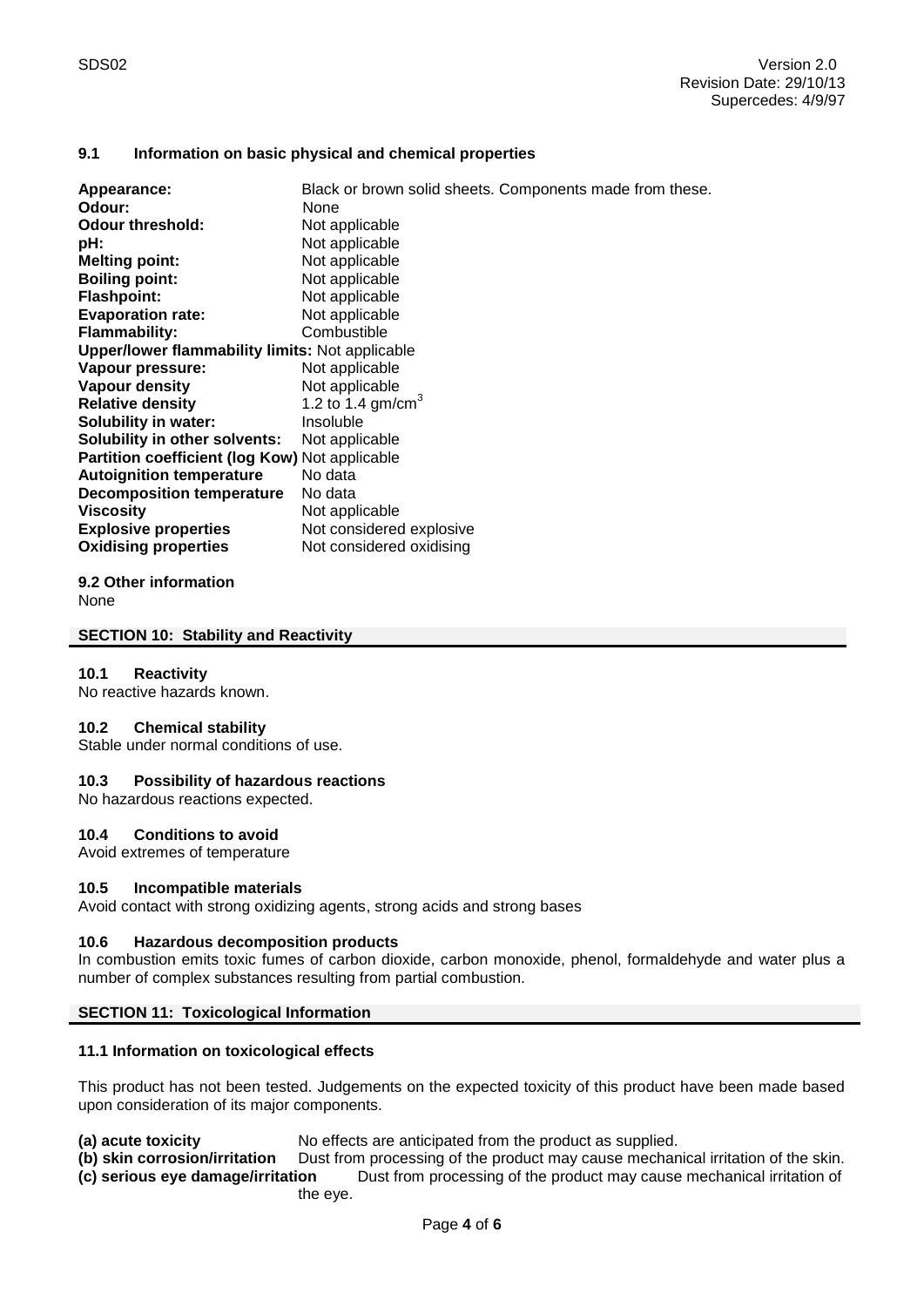| (d) respiratory/skin sensitisation | The product is not expected to cause sensitisation.                                             |  |  |
|------------------------------------|-------------------------------------------------------------------------------------------------|--|--|
| (e) germ cell mutagenicity         | Contains no known mutagens                                                                      |  |  |
| (f) carcinogenicity                | Contains no known carcinogens                                                                   |  |  |
| (g) reproductive toxicity          | Contains no known reproductive toxins                                                           |  |  |
| (h) STOT-single exposure           | Dust from processing of the product may cause mechanical irritation of the<br>mouth and throat. |  |  |
| (i) STOT-repeated exposure         | No effects are anticipated from the product as supplied.                                        |  |  |
| (j) aspiration hazard              | Not applicable to this product                                                                  |  |  |

#### **SECTION 12: Ecological Information**

#### **12.1 Toxicity**

No effects are anticipated from the product as supplied.

#### **12.2 Persistence and degradability**

This product is not expected to biodegrade in the environment.

#### **12.3 Bioaccumulative potential**

None of the components are known to be bioaccumulative.

#### **12.4 Mobility in soil**

Not expected to be mobile.

#### **12.5 Results of PBT and vPvB assessment**

None of the components are known to be PBT or vPvB.

#### **12.6 Other adverse effects**

None known.

#### **SECTION 13: Disposal Considerations**

# **13.1 Waste treatment methods**

All waste products should be disposed of by normal waste disposal methods, including controlled incineration or burial at approved sites, in accordance with local regulations.

#### **SECTION 14: Transport Information**

Not regulated as hazardous for transport.

|                          | <b>ADR</b> | <b>IMDG</b> | <b>ICAO</b> |
|--------------------------|------------|-------------|-------------|
| 14.1 UN Number           | None       | None        | None        |
| 14.2 UN Proper shipping  | None       | None        | None        |
| name                     |            |             |             |
| 14.3 Transport hazard    | None       | None        | None        |
| class(es)                |            |             |             |
| 14.4 Packing group       | None       | None        | None        |
| 14.5 Environmental       | None       | None        | None        |
| hazards                  |            |             |             |
| 14.6 Special precautions | None       | None        | None        |
| for user                 |            |             |             |
| 14.7 Transport in bulk   | None       | None        | None        |
| according to Annex II of |            |             |             |
| MARPOL 73/78 and the     |            |             |             |
| <b>IBC Code</b>          |            |             |             |

#### **SECTION 15: Regulatory Information**

**15.1 Safety, health and environmental regulations/legislation specific for the substance or mixture** All components are listed as existing substances in Europe